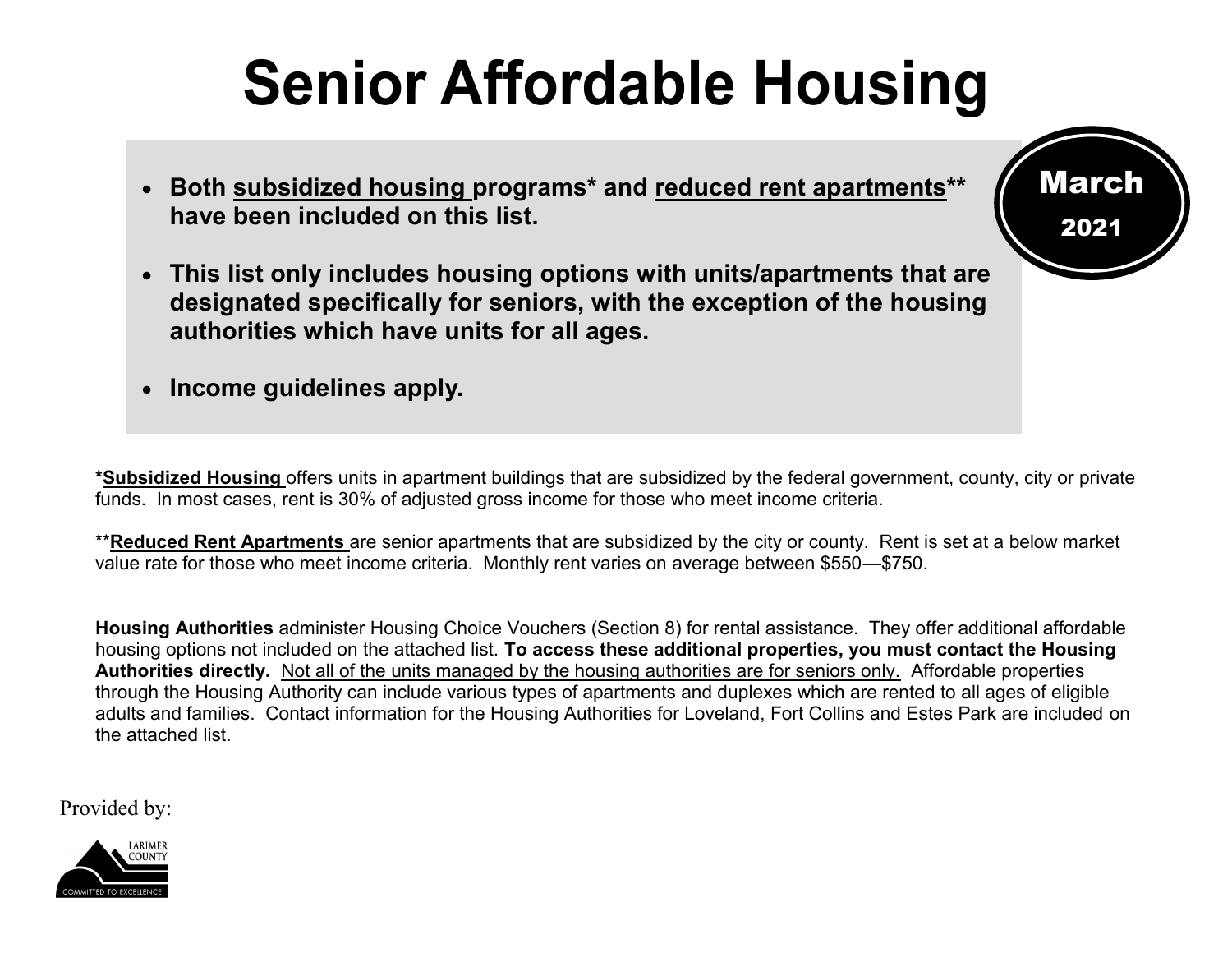#### Contact a Neighbor to Neighbor Housing Counselor for **free** housing search assistance **murphy center** ~ 970 494 9705 **loveland office** ~ 970 663 4163

## **Larimer County Senior Living**

**Waiting List\***

**Accepts**

|       |                   |               |                                                        |                                            |                       | $10$ veianu onice ~ 970 003 4103<br>www.n2n.org |
|-------|-------------------|---------------|--------------------------------------------------------|--------------------------------------------|-----------------------|-------------------------------------------------|
| Age   | <b>Deposit</b>    | Lease<br>Term | Gas &<br><b>Electric</b><br><b>Included</b><br>in Rent | Credit/<br><b>Criminal</b><br><b>Check</b> | <b>Pets</b>           | Handicap<br><b>Accessible</b>                   |
| $62+$ | 1 month's<br>rent | 12<br>months  | Yes                                                    | Yes - both<br>\$35 fee                     | Yes -<br>restrictions | No                                              |

| <b>Property Information</b>                                                                                      | <b>Rent</b>      | <b>Size</b>         | List*                                               | <b>Section 8</b> | Age                              | <b>Deposit</b>     | <b>Term</b>  | in Rent   | <b>Check</b>           | <b>Pets</b>           | <b>Accessible</b>             |
|------------------------------------------------------------------------------------------------------------------|------------------|---------------------|-----------------------------------------------------|------------------|----------------------------------|--------------------|--------------|-----------|------------------------|-----------------------|-------------------------------|
| <b>Big Thompson Manor I</b><br>224 N. Monroe Ave.<br>Loveland 80537<br>(970) 667-4195<br>58 Apartments           | \$399 -<br>\$507 | Studio to<br>1 bed. | $1 +$ years                                         | Yes              | $62+$                            | 1 month's<br>rent  | 12<br>months | Yes       | Yes - both<br>\$35 fee | Yes -<br>restrictions | <b>No</b>                     |
| <b>Big Thompson Manor II</b><br>230 Monroe Ave.<br>Loveland 80537<br>(970) 667-4195<br>60 Apartments             | Subsidized       | Studio to<br>1 bed. | $1+$<br>years (10+<br>months for<br>studio<br>only) | <b>No</b>        | $62+$ or<br>Mobility<br>Impaired | 1 month's<br>rent  | 12<br>months | Yes       | Yes - both<br>No fee   | Yes -<br>restrictions | Yes                           |
| <b>Hamilton Park Apartments I</b><br>1300 N. 4th Street<br>Berthoud 80513<br>(970) 532-3725<br>24 Apartments     | Subsidized       | 1 bed.              | $6 - 12$<br>months                                  | <b>No</b>        | $62+$ or<br>disabled             | \$300              | 12<br>months | <b>No</b> | Yes - both<br>No fee   | Yes-<br>restrictions  | Some                          |
| <b>Hamilton Park Apartments II</b><br>1400 N. 4th Street<br>Berthoud 80513<br>(970) 532-3725<br>24 Apartments    | Subsidized       | 1 bed.              | $6 - 12$<br>months                                  | Yes              | $62+$ or<br>disabled             | \$300              | 12<br>months | <b>No</b> | Yes - both<br>No fee   | Yes -<br>restrictions | Some                          |
| <b>Harvest Pointe</b><br>4895 Lucerne Ave.<br>Loveland 80538<br>(970) 622-9907<br>80 Apartments                  | Subsidized       | 1 bed.              | $1 +$ years                                         | No               | $62+$                            | Based on<br>income | 12<br>months | <b>No</b> | Yes - both<br>No fee   | Yes -<br>restrictions | Yes                           |
| <b>Legacy Senior Residences</b><br>413 N. Linden Street<br>Fort Collins 80524<br>(970) 221-0212<br>72 Apartments | \$529 - \$940    | 1 to $2$<br>bed.    | 3-5 years                                           | Yes              | $55+$                            | \$200              | 12<br>months | Yes       | Yes - \$20<br>fee      | Yes -<br>restrictions | Yes<br><b>Printed 4/9/202</b> |

\* Waiting lists change regularly, please call to verify amount of time.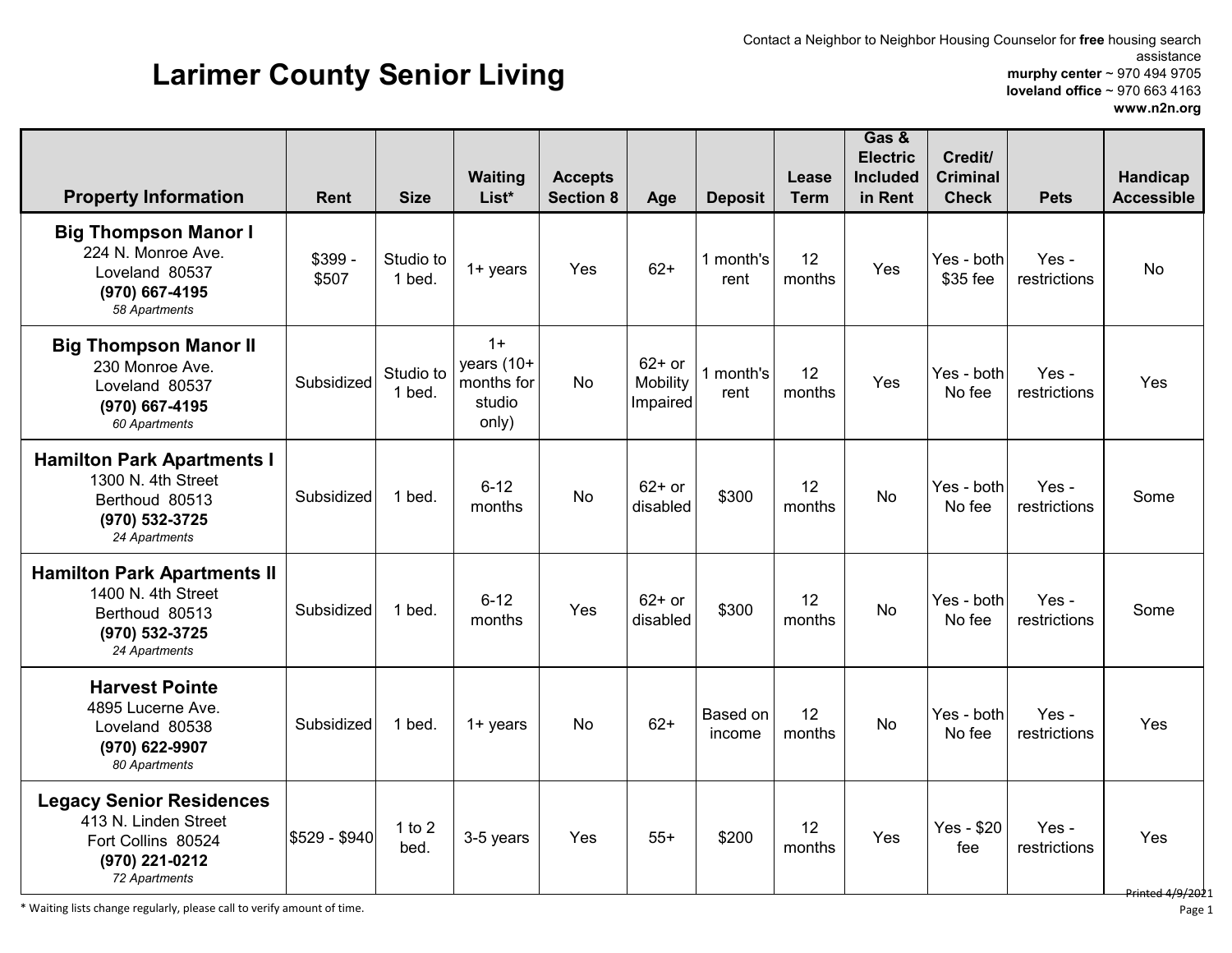#### Contact a Neighbor to Neighbor Housing Counselor for **free** housing search assistance **murphy center** ~ 970 494 9705 **loveland office** ~ 970 663 4163 **www.n2n.org**

A/C

months No Yes -both \$21 fee

## **Larimer County Senior Living**

 \$491 - \$1,225 1 to 2

l to 2 | Yes | Yes | 62+ | \$250 -<br>bed. | Yes | Yes | 62+ | \$350

| <b>Property Information</b>                                                                                                                        | <b>Rent</b>         | <b>Size</b>      | <b>Waiting</b><br>List* | <b>Accepts</b><br><b>Section 8</b> | Age                     | <b>Deposit</b>    | Lease<br><b>Term</b> | Gas &<br><b>Electric</b><br><b>Included</b><br>in Rent | Credit/<br><b>Criminal</b><br><b>Check</b> | <b>Pets</b>           | Handicap<br><b>Accessible</b> |
|----------------------------------------------------------------------------------------------------------------------------------------------------|---------------------|------------------|-------------------------|------------------------------------|-------------------------|-------------------|----------------------|--------------------------------------------------------|--------------------------------------------|-----------------------|-------------------------------|
| Mirasol I, II & III<br><b>Loveland Housing Authority</b><br>1153 Finch Street<br>Loveland 80538<br>$(970)$ 663-1300<br><b>Total 224 Apartments</b> | $$530 -$<br>\$1,750 | 1 to $2$<br>bed. | Yes                     | Yes                                | $55+$                   | 1 month's<br>rent | 12<br>months         | Yes                                                    | Yes - both<br>No fee                       | Yes - \$500<br>fee    | Yes                           |
| <b>Northern Hotel</b><br>172 N. College Ave.<br>Fort Collins 80524<br>(970) 493-2070<br>47 Apartments                                              | \$882 -<br>\$1,059  | 1 to $2$<br>bed. | 3 months                | Yes                                | $62+$                   | \$250             | 12<br>months         | Yes                                                    | Yes - both<br>\$18.60<br>fee               | Yes -<br>restrictions | Yes                           |
| <b>Oakbrook I</b><br>3200 Stanford Rd.<br>Fort Collins 80525<br>(970) 226-5060<br>106 Apartments                                                   | Subsidized          | 1 to $2$<br>bed. | 1 year                  | No                                 | $62+$ or<br><b>SSDI</b> | month's<br>rent   | 12<br>months         | None                                                   | Yes - both<br>No fee                       | Yes-<br>restrictions  | Yes                           |
| <b>Oakbrook II</b><br>3300 Stanford Rd.<br>Fort Collins 80525<br>(970) 223-1356                                                                    | Subsidized          | 1 bed.           | 1 year                  | No                                 | $62+$                   | 1 month's<br>rent | 12<br>months         | Yes, plus<br>add'l \$15<br>seasonal<br>flat fee for    | Yes - both<br>No fee                       | Yes-<br>restrictions  | 10 units                      |

\$350

12

*100 Apartments*

**Oakridge Crossing** 4786 McMurry Ave. Fort Collins 80525 **(970) 286-2299** *110 Apartments*

Yes -

restrictions Yes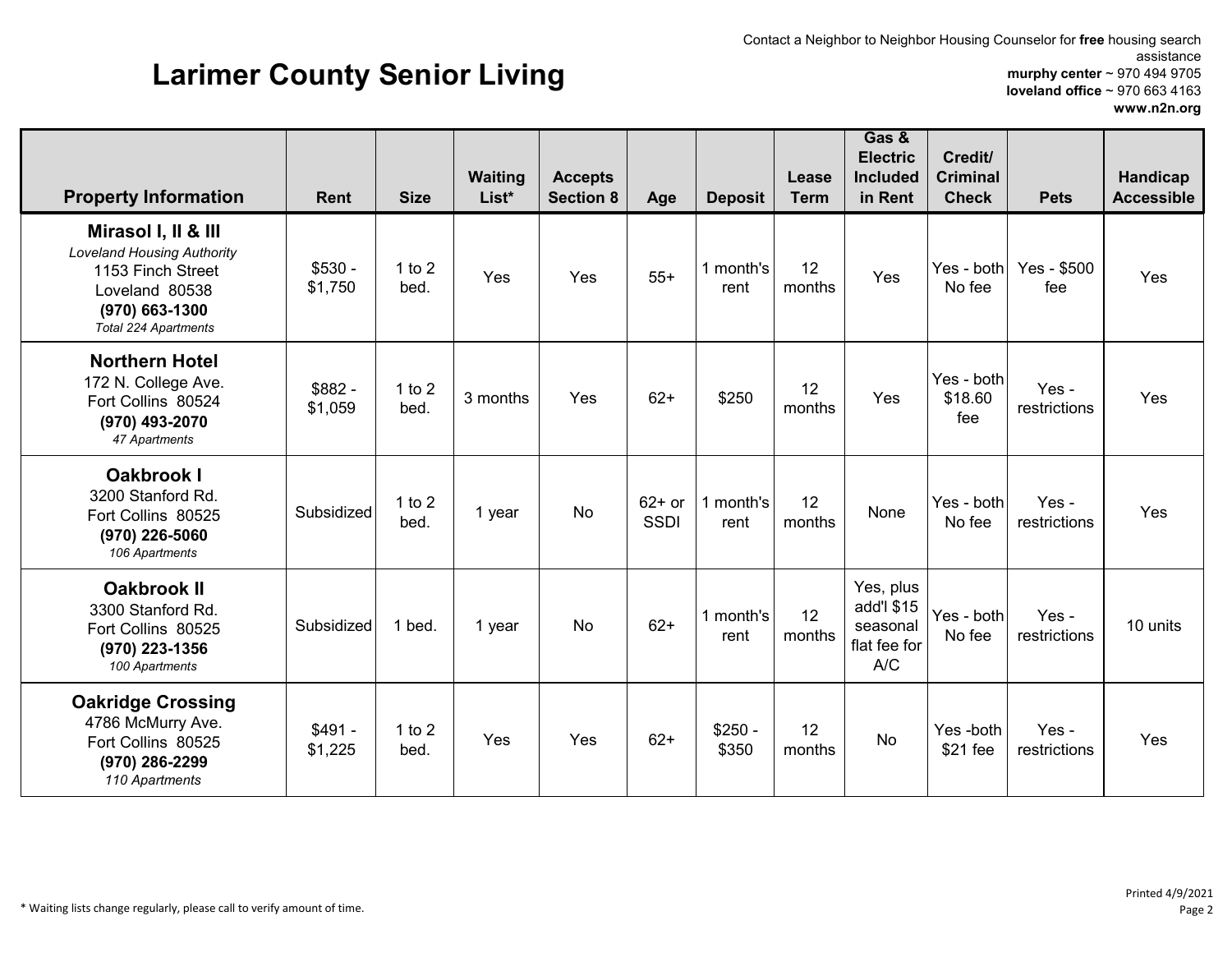#### Contact a Neighbor to Neighbor Housing Counselor for **free** housing search assistance **murphy center** ~ 970 494 9705 **loveland office** ~ 970 663 4163 **www.n2n.org**

## **Larimer County Senior Living**

| <b>Property Information</b>                                                                                                                             | <b>Rent</b>       | <b>Size</b>         | <b>Waiting</b><br>List* | <b>Accepts</b><br><b>Section 8</b> | Age                                  | <b>Deposit</b>                    | Lease<br><b>Term</b>                 | Gas &<br><b>Electric</b><br><b>Included</b><br>in Rent | Credit/<br><b>Criminal</b><br><b>Check</b> | <b>Pets</b>           | Handicap<br><b>Accessible</b> |
|---------------------------------------------------------------------------------------------------------------------------------------------------------|-------------------|---------------------|-------------------------|------------------------------------|--------------------------------------|-----------------------------------|--------------------------------------|--------------------------------------------------------|--------------------------------------------|-----------------------|-------------------------------|
| <b>Pines at Estes Park</b><br><b>Estes Park Housing Authority</b><br>1155 S. St. Vrain Ave.<br>Estes Park 80517<br>(970) 591-2535<br>24 Apartments      | $$411 -$<br>\$850 | 1 bed.              | $1 - 2$<br>years        | Yes                                | $55+$                                | 1 month's<br>rent                 | 12<br>months                         | <b>No</b>                                              | Yes - both<br>No fee                       | Yes -<br>restrictions | 1 Apartment                   |
| <b>Reflections Senior</b><br><b>Apartments</b><br>321 E. Troutman Pkwy.<br>Fort Collins 80525<br>(970) 225-3711<br>72 Apartments                        | $$636 -$<br>\$960 | 1 to $2$<br>bed.    | 2 years                 | Yes                                | $62+$ or<br>55 and<br><b>SSDI</b>    | \$300                             | 12<br>months                         | Gas only                                               | Yes-both<br>\$35 fee                       | Yes - add'l<br>rent   | Yes                           |
| <b>The Remington</b><br>(formally, DMA Plaza)<br>300 Remington St.<br>Fort Collins 80524<br>(970) 493-7727<br>126 Apartments                            | \$300 - \$550     | Studio to<br>1 bed. | 3 to 6<br>months        | Yes                                | $62+$ or<br>$55+$ with<br>disability | \$375<br>studio<br>\$420<br>1 bed | 12<br>months                         | Yes                                                    | Yes - both<br>\$40 fee                     | Yes -<br>restrictions | Some                          |
| <b>The Sanctuary</b><br>3732 Kunz Court<br>Fort Collins 80526<br>(970) 225-2116<br>59 Apartments                                                        | Subsidized        | 1 bed.              | $1 +$ years             | No                                 | $62+$                                | 1 month's<br>rent                 | 1 year,<br>then<br>month to<br>month | Yes                                                    | Yes, no<br>felonies<br>accepted            | Yes-<br>restrictions  | Yes                           |
| Silverleaf   & II<br><b>Loveland Housing Authority</b><br>2100 Maple Dr.<br>Loveland 80538<br>(970) 667-3232<br>#1 - 50 Apartments / #2 - 72 Apartments | Subsidized        | 1 bed.              | $1+$<br>years           | <b>No</b>                          | $62+$ or<br><b>SSDI</b>              | 1 month's<br>rent                 | 1 year                               | Yes                                                    | Yes, no<br>felonies<br>accepted            | Yes-<br>restrictions  | Yes                           |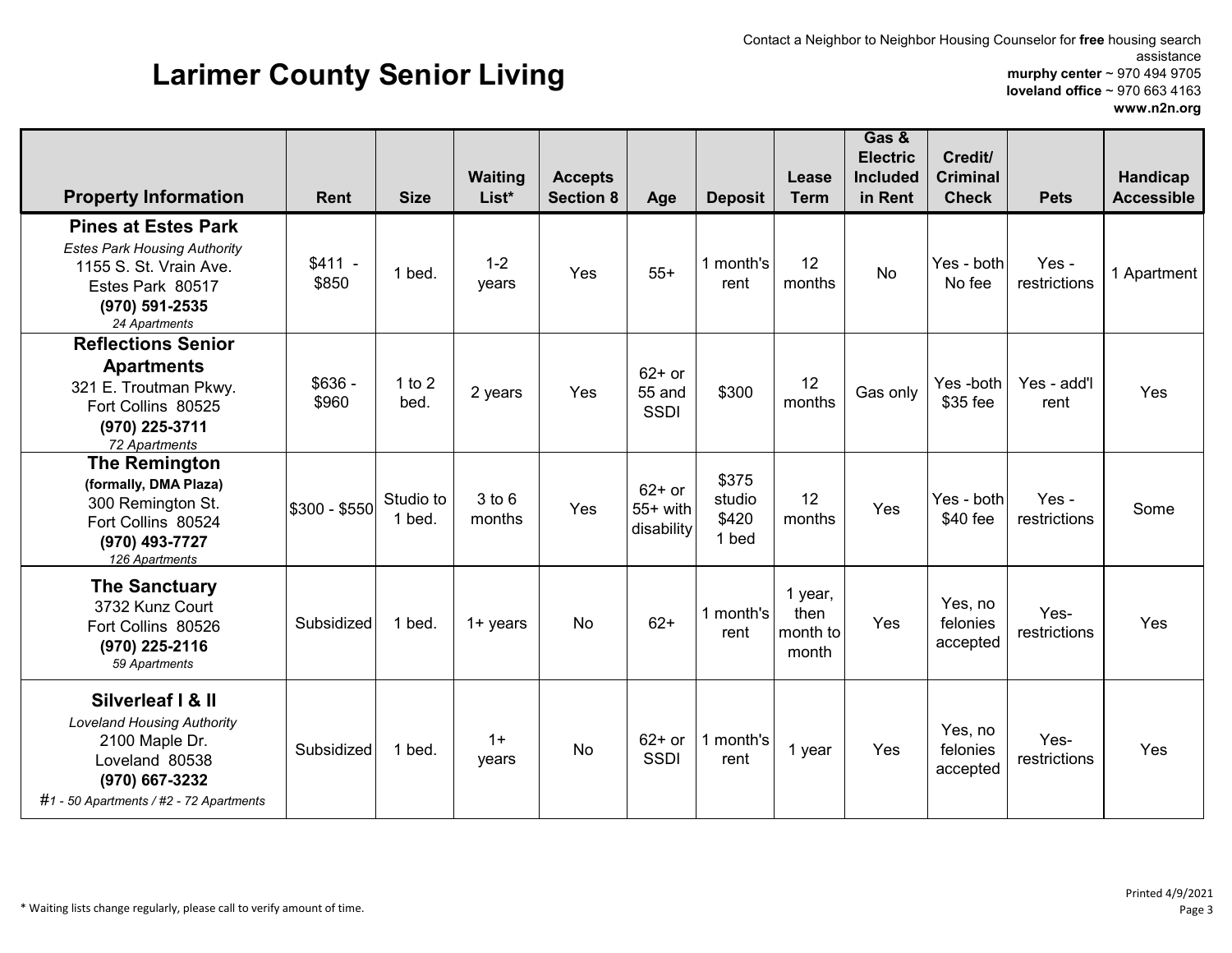## **Larimer County Senior Living**

Contact a Neighbor to Neighbor Housing Counselor for **free** housing search assistance **murphy center** ~ 970 494 9705 **loveland office** ~ 970 663 4163 **www.n2n.org**

| <b>Property Information</b>                                                                                                       | <b>Rent</b>      | <b>Size</b>      | <b>Waiting</b><br>List* | <b>Accepts</b><br><b>Section 8</b> | Age                               | <b>Deposit</b>         | Lease<br><b>Term</b> | Gas &<br><b>Electric</b><br><b>Included</b><br>in Rent | Credit/<br><b>Criminal</b><br><b>Check</b> | <b>Pets</b>           | Handicap<br><b>Accessible</b> |
|-----------------------------------------------------------------------------------------------------------------------------------|------------------|------------------|-------------------------|------------------------------------|-----------------------------------|------------------------|----------------------|--------------------------------------------------------|--------------------------------------------|-----------------------|-------------------------------|
| <b>Trail Ridge Apartments</b><br>1250 Community Dr.<br>Estes Park 80517<br>(970) 586-0216<br>24 Apartments                        | Subsidized       | 1 bed.           | $5+$<br>years           | <b>No</b>                          | $62+$ or<br><b>SSDI</b>           | \$676                  | 12<br>months         | <b>No</b>                                              | Yes - both<br>\$12 fee                     | Yes -<br>restrictions | Yes                           |
| <b>Villages at Bryan</b><br><b>Housing Catalyst</b><br>114 S. Bryan Ave.<br>Fort Collins 80521<br>(970) 416-2460<br>27 Apartments | \$770-<br>\$1108 | 1 to 2 bed       | N/A                     | Yes                                | $55+$ or<br><b>SSDI</b>           | $$400 -$<br>\$500      | 12<br>months         | Yes                                                    | Yes - both<br>\$25 per<br>adult fee        | Yes -<br>restrictions | Yes                           |
| <b>Willows</b><br>Neighbor to Neighbor<br>533 E. 4th St. # 1-11<br>Loveland 80537<br>(970) 484-7498<br>11 Apartments              | \$635-\$847      | 2 bed.           | N/A                     | Yes                                | $55+$                             | 1/2<br>month's<br>rent | 12<br>months         | <b>No</b>                                              | Yes - both<br>$$40$ fee                    | Yes -<br>restrictions | No                            |
| <b>Windtrail Park</b><br><b>CARE Property</b><br>2120 Bridgefield Ln.<br>Fort Collins 80526<br>(970) 282-7522<br>10 Apartments    | \$484-\$973      | 2 bed.           | N/A                     | Yes                                | $55+$                             | \$750                  | 12<br>months         | <b>No</b>                                              | Yes - both<br>\$35 fee                     | Yes -<br>restrictions | 6 Units                       |
| <b>Woodbridge Senior</b><br><b>Apartments</b><br>1508 W. Elizabeth St.<br>Fort Collins 80521<br>(970) 472-1703<br>50 Apartments   | \$636-\$960      | 1 to $2$<br>bed. | 1 year                  | Yes                                | $62+$ or<br>55 and<br><b>SSDI</b> | \$300                  | 12<br>months         | Gas only                                               | Yes - both<br>\$35 fee                     | Yes - add'l<br>rent   | Yes                           |